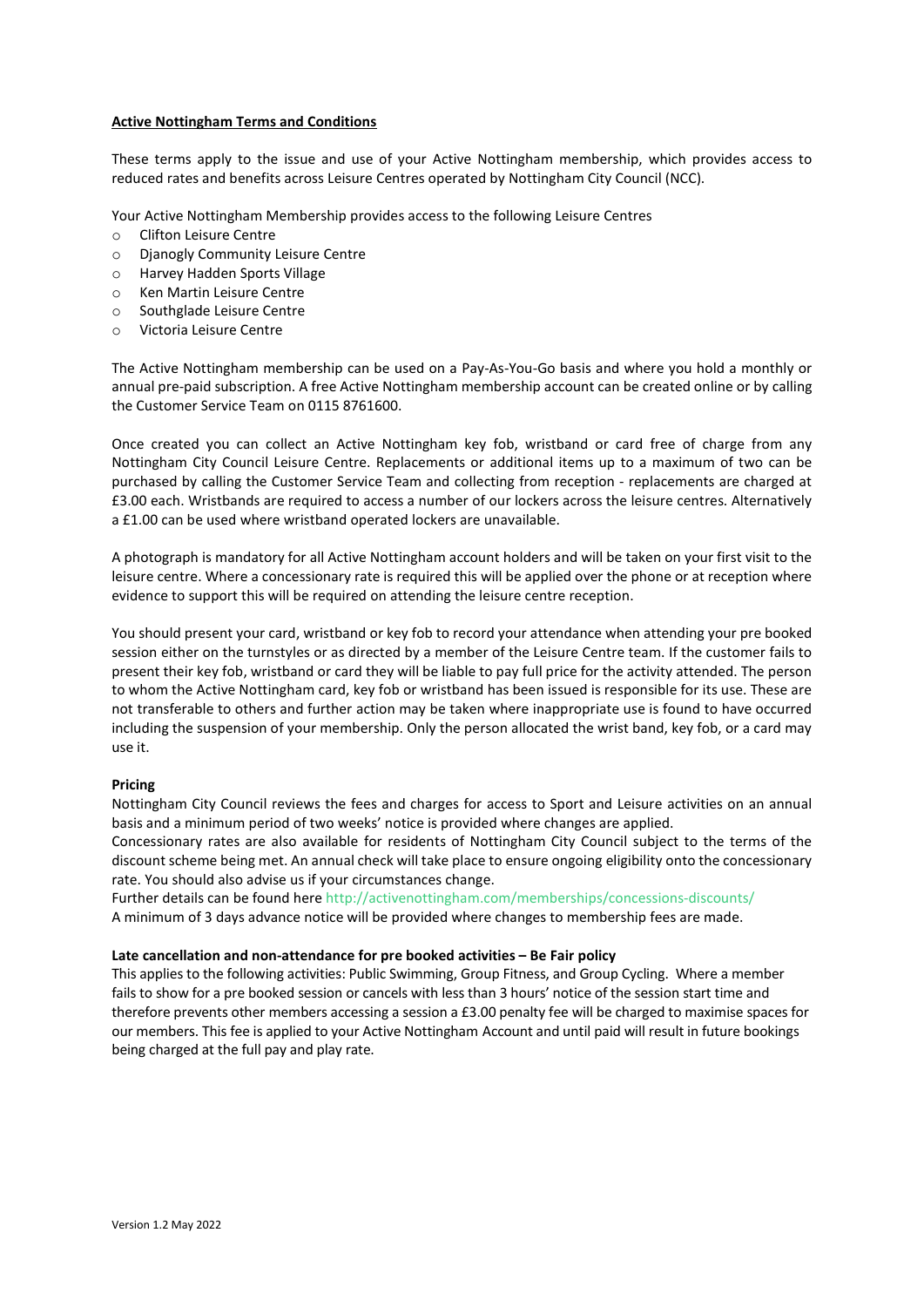## Waiting lists

We operate a 7 day advance booking window with spaces in sessions available on a first come first served basis. Waiting lists are available in most sessions so that when people cancel a session, those on a waiting list receive an automated e-mail with a direct link for them to book into the class.

## Cashless accounts

A cashless account is an account held that you or we have credited an amount of money to your Active Nottingham account. This credit once purchased or provided can be used to purchase either pre-paid activities and bookings or immediate bookings. Once a credit has been added to your cashless account, either by you or by Active Nottingham, it cannot be refunded under any circumstances.

Credit on the cashless account will be valid for 2 years, after 2 years any credit on the cashless account will be removed and cannot be reinstated or refunded.

Should you have debt on any other account held with Active Nottingham, then any credit balance can be transferred from your cashless account to the debt account without authorisation from you to either clear or part clear this debt account.

No interest is paid for any account that is in credit with Active Nottingham.

# General Booking Conditions:

- Prior to attending a NCC Leisure Centre we actively encourage customers to pre book and pay for their activity or session.
- Pre-booking can be made via our Active Nottingham Leisure App, online at activenottingham.com/book-anactivity or by telephoning the Customer Service Team on 0115 8761600. Alternatively where available members can book activities on one of the check-in kiosks where available on site.
- Full payment for all activities is required at the time of booking. This is referred to as 'Book and Pay'. A valid Active Nottingham card, key fob or wristband should be presented at the time of booking to ensure the correct price is applied to your booking.
- Bookings can be made up to 7 days in advance for book and pay (pay as you go) and those with a current annual or direct debit membership.
- All activity bookings are subject to availability at the time of booking. The service does not guarantee the availability of courts, classes or session as these are on a first come, first served basis.
- Where bookings are made via the Customer Service Team a series of security questions will be asked to determine appropriate use of the Active Nottingham Membership and ensure data integrity.
- For court hire, customers have the right to cancel, modify or transfer the booking if this is undertaken more than 24 hours in advance. No refunds will be given where cancellation is made within 24 hours of the booked activity. Any request to transfer or refund a booking within the specified 24hr period will not be honoured unless a valid Doctors certificate is produced or proof of injury is evident.
- For classes, gym and swim session a minimum of 3 hours' notice of cancellation is required
- In the event of severe weather or serious incident, where the Leisure Services remain open and are staffed ready for use a refund or transfer will not be granted.
- Multiple court bookings are not permitted at the same time using the same Active Nottingham Account.
- Bookings cannot be sub-let.
- Facilities may be withdrawn from time to time for repairs, refurbishment, tournaments, special events or closures beyond our control such as government restrictions. Where possible 2 weeks' notice of any disruption to the regular programme will be advertised. Access to a similar activity can generally be made at another of the listed facilities. Where this results in cancellation of a paid session, a refund or credit will be provided.
- Opening times of all facilities will be limited over Bank Holiday periods. Generally a facility will be open except for statutory bank holidays, including Christmas Day, Boxing Day and New Year's Day.
- Some activities are a single sex session. Where possible, these activities are programmed so that the activity can be accessed by anyone at an alternative leisure centre.